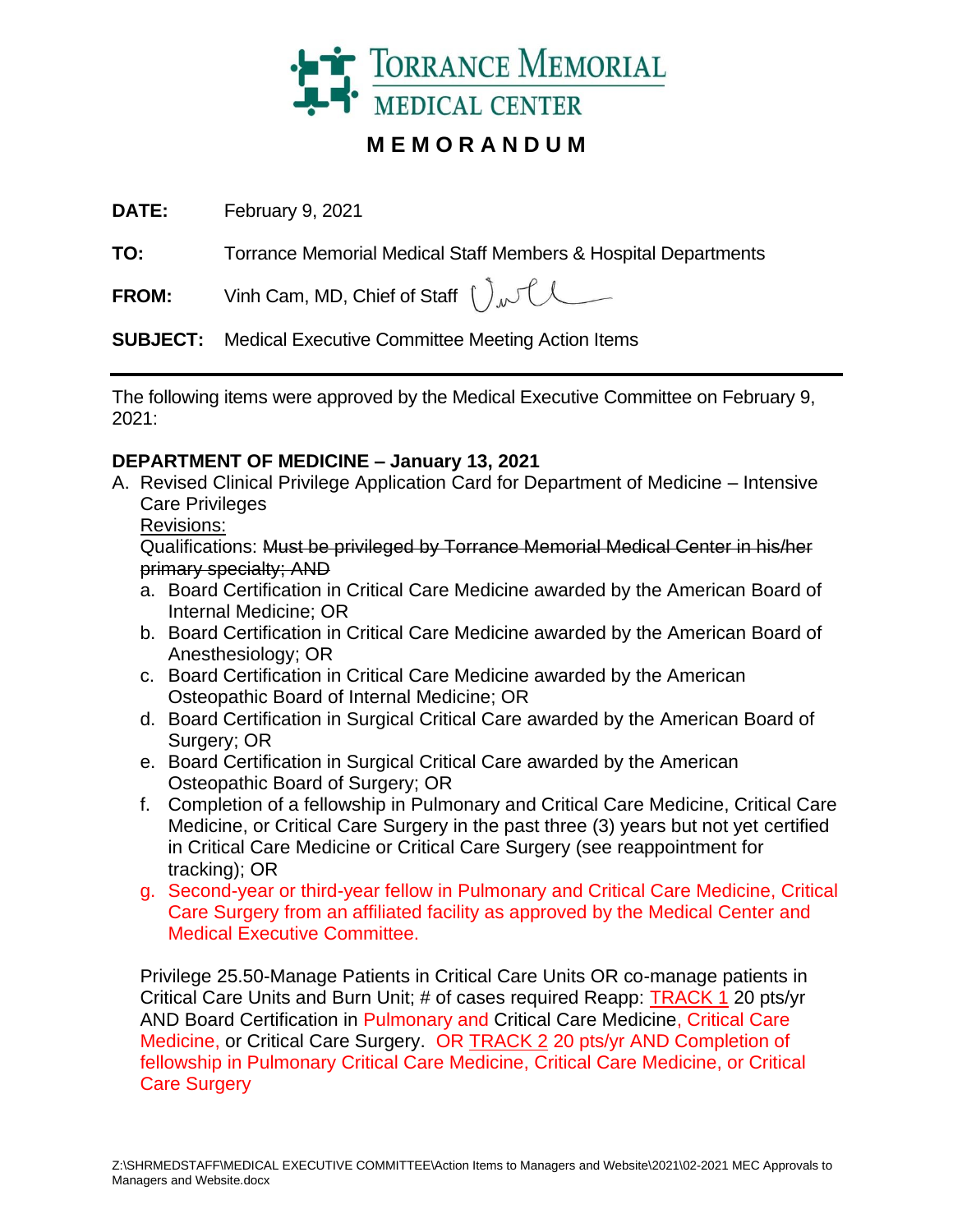Report of the Medical Executive Committee Meeting Date: February 9, 2021 Page 2 of 5

### **DEPARTMENT OF MEDICINE (CONTINUED)**

A. Revised Clinical Privilege Application Card for Department of Medicine – Intensive Care Privileges (Continued)

Revisions (Continued):

Privilege 25.51-Admit, consult and manage neurocritical care patients Qualifications: 1. Board Certification in: Neuro Critical Care Medicine OR Vascular Neurology and documentation of an accredited fellowship in Vascular Neurology; OR 2. Documentation of an accredited fellowship in: a. Critical Care Medicine (Internal Medicine); OR Pulmonary Disease/Critical Care Medicine; OR Vascular Neurology AND b. Current Emergency Neurological Life Support (ENLS) Certification; OR Second-year or third-year fellow in Pulmonary and Critical Care Medicine, Critical Care Medicine, or Critical Care Surgery from an affiliated facility as approved by the Medical Center and Medical Executive Committee AND Current Emergency Neurological Life Support (ENLS) Certification # of cases required Reapp: TRACK 1 20 pts/yr AND Board Certification in Pulmonary and Critical Care Medicine, Critical Care Medicine, or Critical Care Surgery. OR TRACK 2 20 pts/yr AND Completion of fellowship in Pulmonary Critical Care Medicine, Critical Care Medicine, or Critical Care Surgery

### **DEPARTMENT OF OBSTETRICS & GYNECOLOGY – January 26, 2021**

A. Revised Clinical Privilege Application Card for Department of OB/GYN – Obstetrics & Gynecology

Revisions:

Privilege 50.09-Vaginal: Includes total vaginal hysterectomy\*, bladder neck suspension, anterior (cystocele) and/or posterior (rectocele) vaginal wall repair, vaginal suspension and diagnostic cystoscopy

Privilege XX.XX-Total Vaginal Hysterectomy

Proctoring Requirements: 1

# of cases required Init App: 1

# of cases required Reapp: 1

# **PEDIATRIC DEPARTMENT – January 21, 2021**

- A. Revised Division of Nursing Neonatal Intensive Care Unit Policy/Procedure entitled, "PICC and Midline Catheter Insertion: Infants/Neonates
- B. Revised Division of Nursing Maternal/Child Services Policy/Procedure entitled, "Gastric Lavage Nasogastric Tube Insertion, Pediatric/Neonatal"
- C. Revised Clinical Privilege Application Card for Department of Pediatrics Neonatal-Perinatal Medicine

Revisions:

Add: 30.13-General Pediatrics Core – Minor Newborn Core: Privileges to Admit, evaluate, diagnose, perform history and physical exam, and treat newborns (normal, physiological jaundice and peripartum hypoglycemia).

Proctoring Requirements: 3

# of cases required Init App: 6

# of cases required Reapp: 12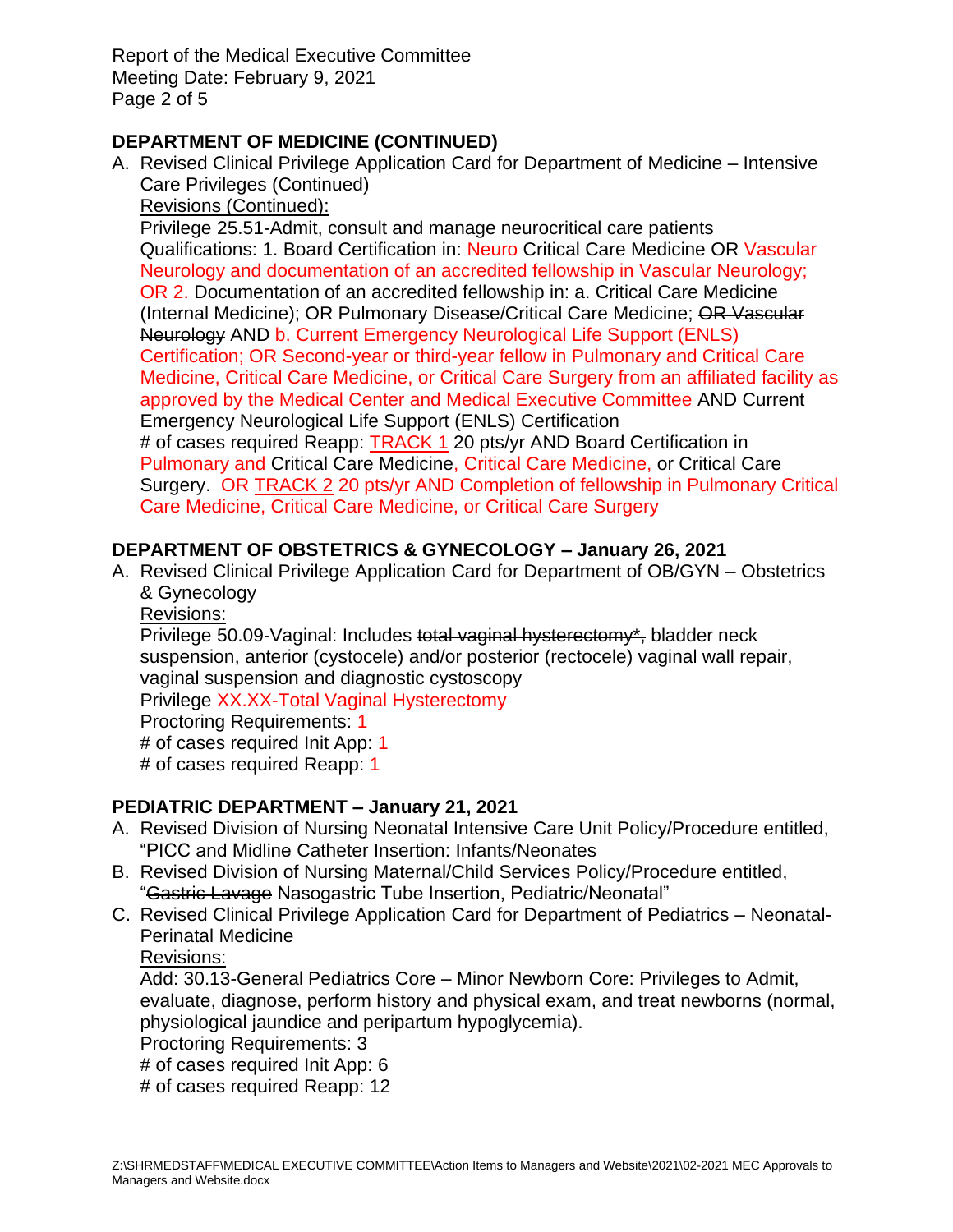Report of the Medical Executive Committee Meeting Date: February 9, 2021 Page 3 of 5

### **DEPARTMENT OF SURGERY – February 9, 2021**

A. Revised Practice Prerogative Application Card for Allied Health Professional Nurse Practitioner (NP) – Wound/Ostomy Revisions: Breakdown privilege 28.02 into separate privileges as follows: 28.02a-Excisional debridement (in and out of the operating suite) *The nurse practitioner may perform this procedure in accordance with standardized procedure* Qualifications: Successful completion of hand on advanced wound debridement training. Proctoring Requirements: 1

# cases required Init App: 0

# cases required Reapp: 1

#### 28.02b-Cutaneous Tissue Biopsy

*The nurse practitioner may perform this procedure in accordance with standardized procedure* Qualifications: Successful completion of hand on advanced wound debridement training.

Proctoring Requirements: 1 # cases required Init App: 0 # cases required Reapp: 1

28.02c-Incision and Drainage (in and out of the operating suite) *The nurse practitioner may perform this procedure in accordance with standardized procedure* Qualifications: Successful completion of hand on advanced wound debridement training.

Proctoring Requirements: 1 # cases required Init App: 0 # cases required Reapp: 1

#### 28.02d-Suturing (in and out of the operating suite)

*The nurse practitioner may perform this procedure in accordance with standardized procedure* Qualifications: Successful completion of hand on advanced wound debridement training.

Proctoring Requirements: 1 # cases required Init App: 0 # cases required Reapp: 1

B. Revised Practice Prerogative Application Card for Allied Health Professional Physician Assistant – Cardiac and Thoracic Surgery Hospital & Clinic Revisions:

Qualifications: In order to be eligible for the below-listed practice prerogative, a practitioner must meet the following minimum threshold criteria and be employed by Torrance Memorial Medical Center:

Privilege 27.04-Insertion, removal, reposition or maintenance of chest tubes **Removal** 

Privilege 27.05-Insertion and Removal of Arterial Lines removal and insertion with ultrasound guidance (Radial/axillary/femoral/brachial)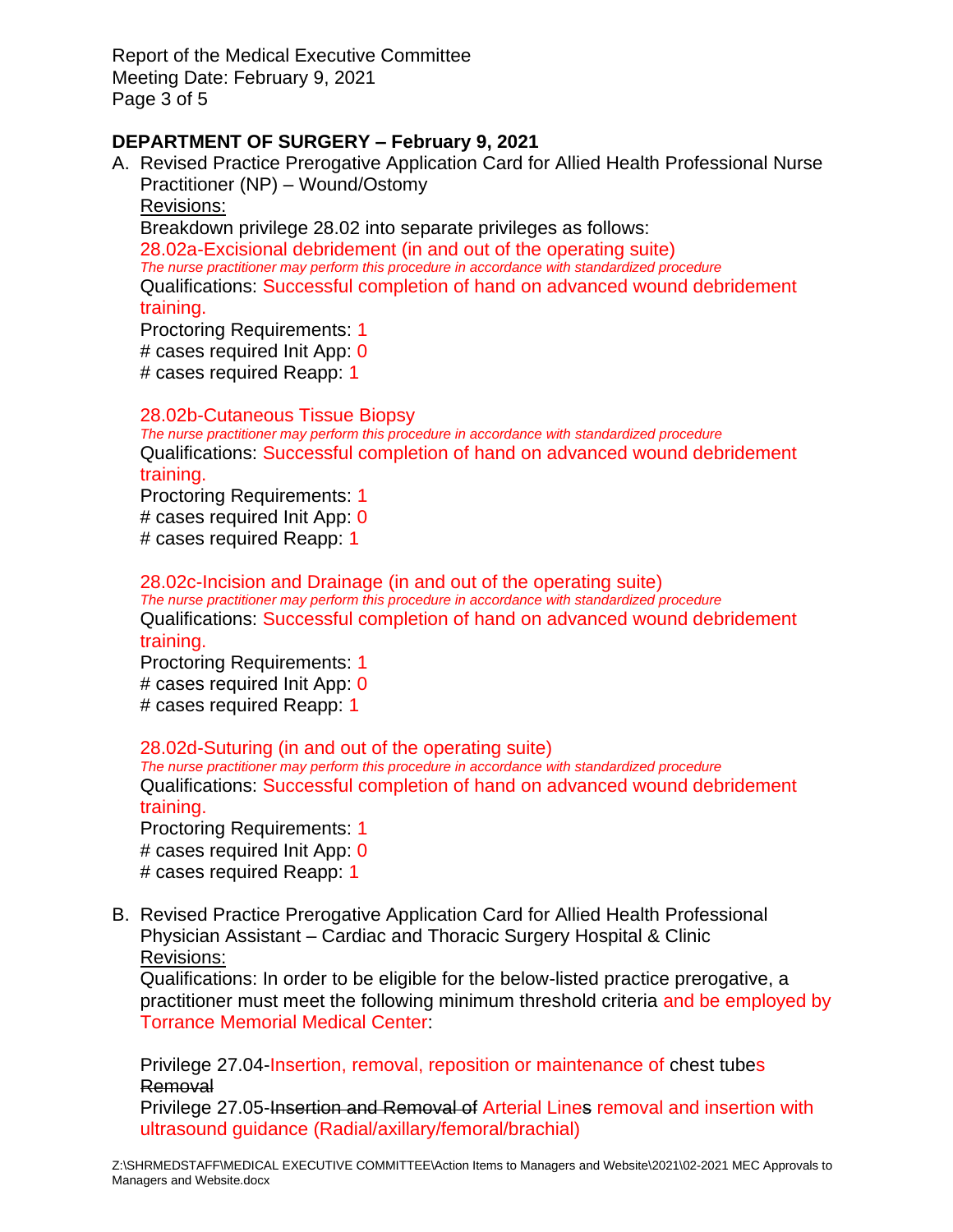Report of the Medical Executive Committee Meeting Date: February 9, 2021 Page 4 of 5

# **DEPARTMENT OF SURGERY (CONTINUED)**

B. Revised Practice Prerogative Application Card for Allied Health Professional Physician Assistant – Cardiac and Thoracic Surgery Hospital & Clinic Revisions (Continued):

Addition of new privilege: XX.XX-Removal of Intra-Aortic Balloon Pump (IABP) Proctoring Requirement: 1 by a CT or CV surgeon

# cases required Init App: 0

# cases required Reapp: 2

Addition of new privilege: XX.XX-Central line placement with ultrasound quidance (Femoral/internal/jugular)

Proctoring Requirement: First five (5) cases by CT/CV surgeon or intensivist # cases required Init App: 0

# cases required Reapp: 25

# **CREDENTIALS COMMITTEE – February 28, 2021**

- A. Revised Policy/Procedure entitled, "Initial Appointment Process for Medical Staff Members and Clinical Privilege Holders including Acceptable Professional Disciplines for Professional References"
- B. Retired Staff as Voting Members in the Credentials Committee

# **INFECTION PREVENTION/P&T COMMITTEE – February 2, 2021**

- A. Revised Infection Prevention Policy/Procedure entitled, "Managing Employees with Communicable Disease"
- B. Revised Infection Prevention Policy/Procedure entitled, "Aerosol Transmissible Disease (ATD) Exposure Control Plan"
- C. Outpatient Total Joint Replacement Post-Op Orders
- D. Revised Cardiothoracic Surgery Post-Op Orders
- E. Revised Thoracoscopy/Thoracotomy Pre-Op Orders
- F. Revised Thoracotomy/Video Assisted Thoracic (VAT) Surgery Post-Op Orders
- G. Revised Ultrasound Policy/Procedure entitled, "Trophon EPR Transducer Disinfection"
- H. Revised IV Medication Administration Draft Guide
- I. Revised Medication Management Policy/Procedure entitled, "Medication Management Sedation Propofol and Dexmedetomidine"
- J. Revised Patient Care Policy/Procedure entitled, "Improving the Safety of Medication Use (High Alert Medication Look Alike/Sound Alike Medications/Black Box Warnings)"
- K. Revised Patient Care: Medication Management Policy/Procedure entitled, "Medication Administration"
- L. Revised Patient Care Policy/Procedure entitled, "Heparin/Argatroban Infusion and Enoxaparin Subcutaneous Injection Protocol"
- M. Revised ICU Sedation Contingency Plan
- N. Policy/Procedure entitled, "Caring for the COVID-19 Patient Treatment Guide"
- O. Revised Infection Prevention Policy/Procedure entitled, "Standard and Transmission Based Isolation Precautions"